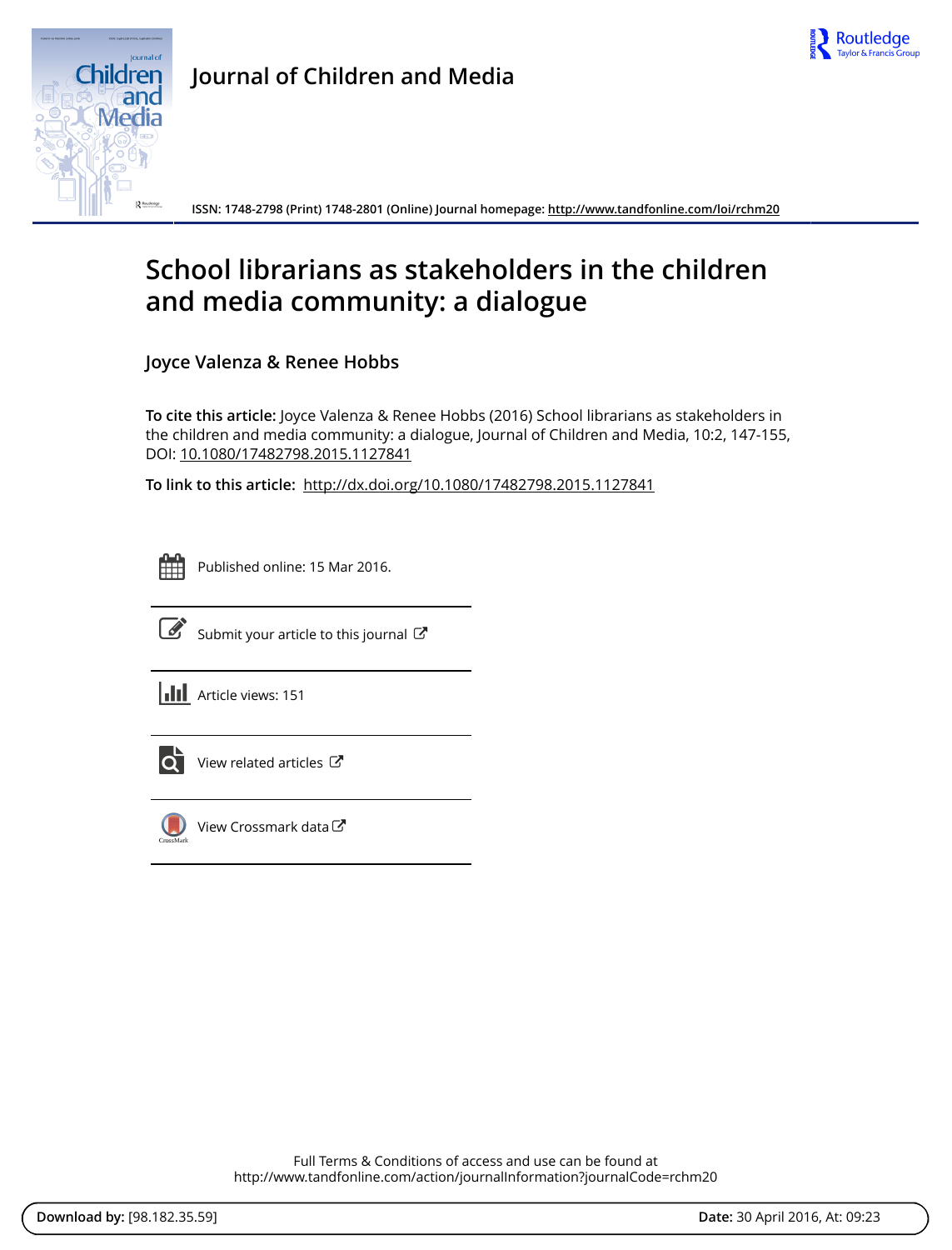## **School librarians as stakeholders in the children and media community: a dialogue**

#### Joyce V[a](#page-1-0)lenza<sup>a</sup> and Renee Ho[b](#page-1-1)bs<sup>b</sup>

<span id="page-1-1"></span><span id="page-1-0"></span>aDepartment of Library and Information Science, School of Communication and Information, Rutgers University, New Brunswick, NJ, USA; <sup>b</sup>Department of Communication Studies, Harrington School of Communication and Media, University of Rhode Island, Kingston, RI, USA

#### ABSTRACT

To examine how teacher-librarians perceive the work of researchers in children and media and the relationship between JOCAM's core audience and school librarianship, Renee Hobbs and Joyce Valenza share their thoughts about the future of research and practice in the field of children and media in the form of a dialogue. After discussing librarians' perceptions of the children and media research community, we explore the relationship between research, policy, and advocacy; the ever-expanding media resources for children and youth; and the gaps between research and practice. The dialogue is intended to inspire JOCAM readers to imagine the next decade with a deeper awareness of the possibilities and benefits that could accrue by connecting researchers to vital stakeholders within the school library community.

#### **ARTICLE HISTORY**

Received 8 March 2015 Revised 10 September 2015 Accepted 10 September 2015

#### **KEYWORDS**

Children; community; informal learning; librarians; media; research; school

People who care about children and media take many career paths. A small number of people become media professionals, working in publishing, music, television, videogaming or film to inform, entertain and inspire children and young people. A larger number of individuals choose to enter the fields of elementary and secondary education, where they can spend time interacting with kids to help them develop the cognitive, social and emotional competencies they need to thrive in a media-saturated society. Other people enter the field of librarianship, where they specialize in connecting kids with media in school and public libraries. Others become researchers in children and media, exploring the influence of media and technology on the lives of children and teens. In the pages that follow, Renee Hobbs and Joyce Valenza examine how teacher-librarians perceive the work of researchers who specialize in children and media. Researchers and teacher-librarians both examine the messages and meanings of media produced for young audiences and appreciate the political and economic contexts in which children's media is produced. Perhaps JOCAM readers will be inspired to imagine the possible benefits that could accrue by deepening the connections between academic researchers and the school library community.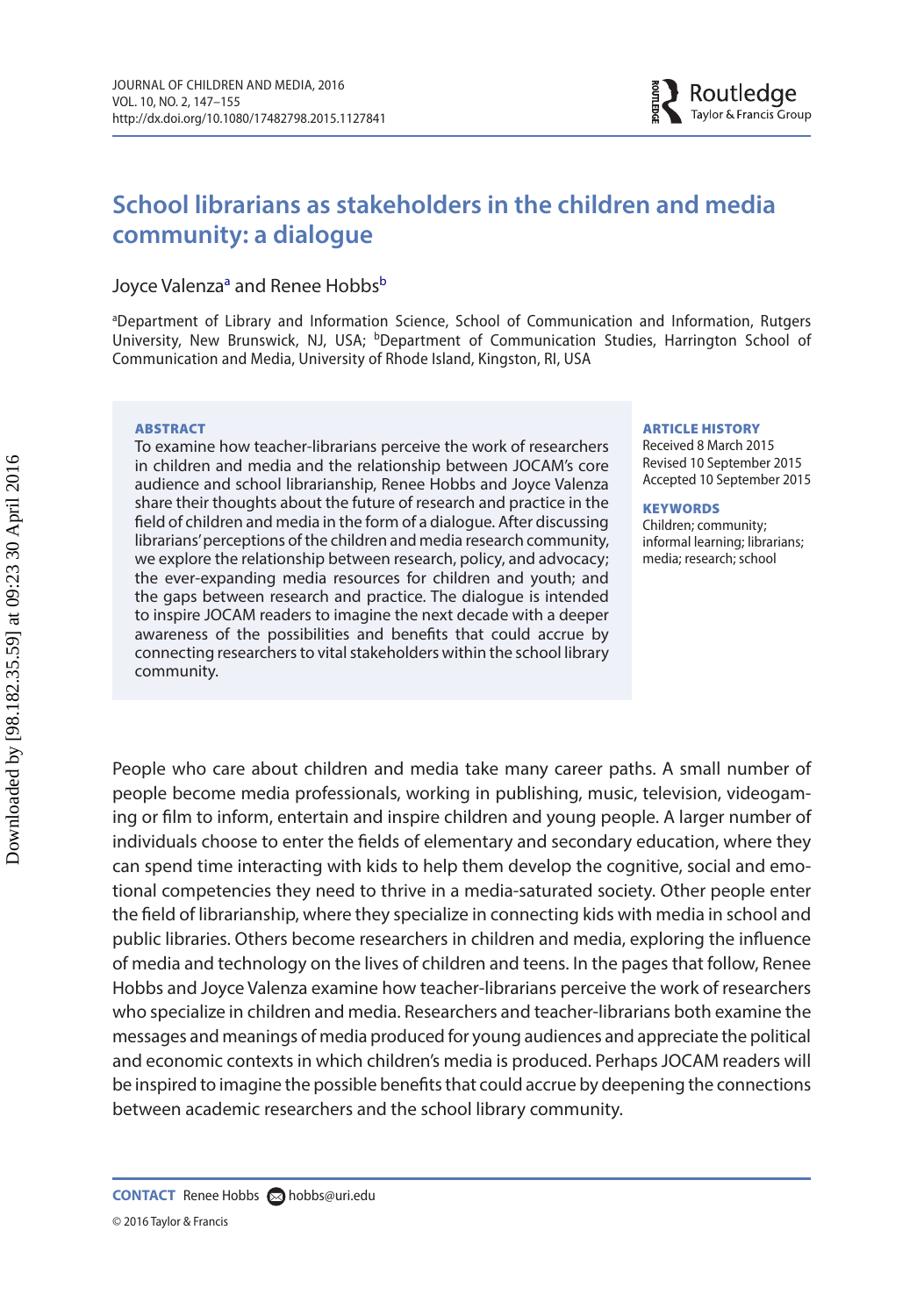## **1. How people discover the research community in children and media**

**Renee Hobbs:** When you hear the phrase, "research on children and media," what springs to mind?

**Joyce Valenza:** I think about the rich learning involved when children and teens deconstruct media messages and then construct and create original media. I also think about the influence of media on children's habits and lifestyles, as well as issues relating to corporate influence and privacy. Work related to transmedia storytelling and participatory culture come to mind. I think of the work of the National Association for Media Literacy Education (NAMLE), the Digital Media and Learning (DML) Hub–particularly the work of Howard Gardner, Mimi Ito, Henry Jenkins, James Paul Gee, danah boyd, and Cathy Davidson. I also admire the early literacy and technology work of the Joan Ganz Cooney Center.

**Renee Hobbs:** Can you share your understanding of how your practitioner colleagues—school librarians—understand the work of researchers in the area of children and media?

**Joyce Valenza:** I asked several school library colleagues to brainstorm that a bit. They came up with the following topics: children and their screen-time habits on computers, tablets, smartphones, Internet, and television; how media help children learn; children's consumption and creation of media on a variety of platforms for both school and personal use; our consumer culture and the impact of commercials; gender representations; video games; cyberbullying; habits, preferences and consequences related to children's interaction with media; the role of parents and caregivers; and the consumption and creation of media on a variety of platforms.

**Renee Hobbs:** So teacher-librarians appreciate that children and media researchers examine the behavior and attitudes of children as they use a variety of forms of entertainment and informational media and technology both in and out of school. How do school librarians learn about research on children and media?

**Joyce Valenza:** Librarians browse widely, as you can imagine. Several I know use Frank Baker's books and his website. We rely on the resources and reviews presented by advocacy organizations like Common Sense Media and Susan Linn at the Campaign for a Commercial-Free Childhood. When I asked about this, several colleagues made reference to the columns in the *Huffington Post* that feature experts on children and media. One referenced Michael Rich, of Boston Children's Hospital, "the mediatrician," who offers advice to parents on issues of parenting in a media age. When a media literacy issue or an example of children and media research finds its way to a TED talk, it's far more likely to be discovered.

**Renee Hobbs:** So it seems like many school librarians gain access to research on children and media through people who are able to advocate for a cause, using research evidence to attract attention and address the needs of non-specialists.

**Joyce Valenza:** Indeed. Librarians' perception of the discourse community of children and media researchers is influenced by the work of bloggers, columnists and other such intermediaries.

**Renee Hobbs:** This makes me wonder if the voices of advocates and mommy bloggers on issues related to children and media have become more visible than the voices of academic scholars. Is this a good thing or not, do you think?

**Joyce Valenza:** I am not sure. As non-specialists, librarians appreciate the value of people who can contextualize scholarly work and connect it to real-world experience. Frankly, it's also about access and discovery. Popular exposure may lead us to seek the research. But, generally scholarly research in this arena is not on our K-12 radar screens unless we get a request to search for it.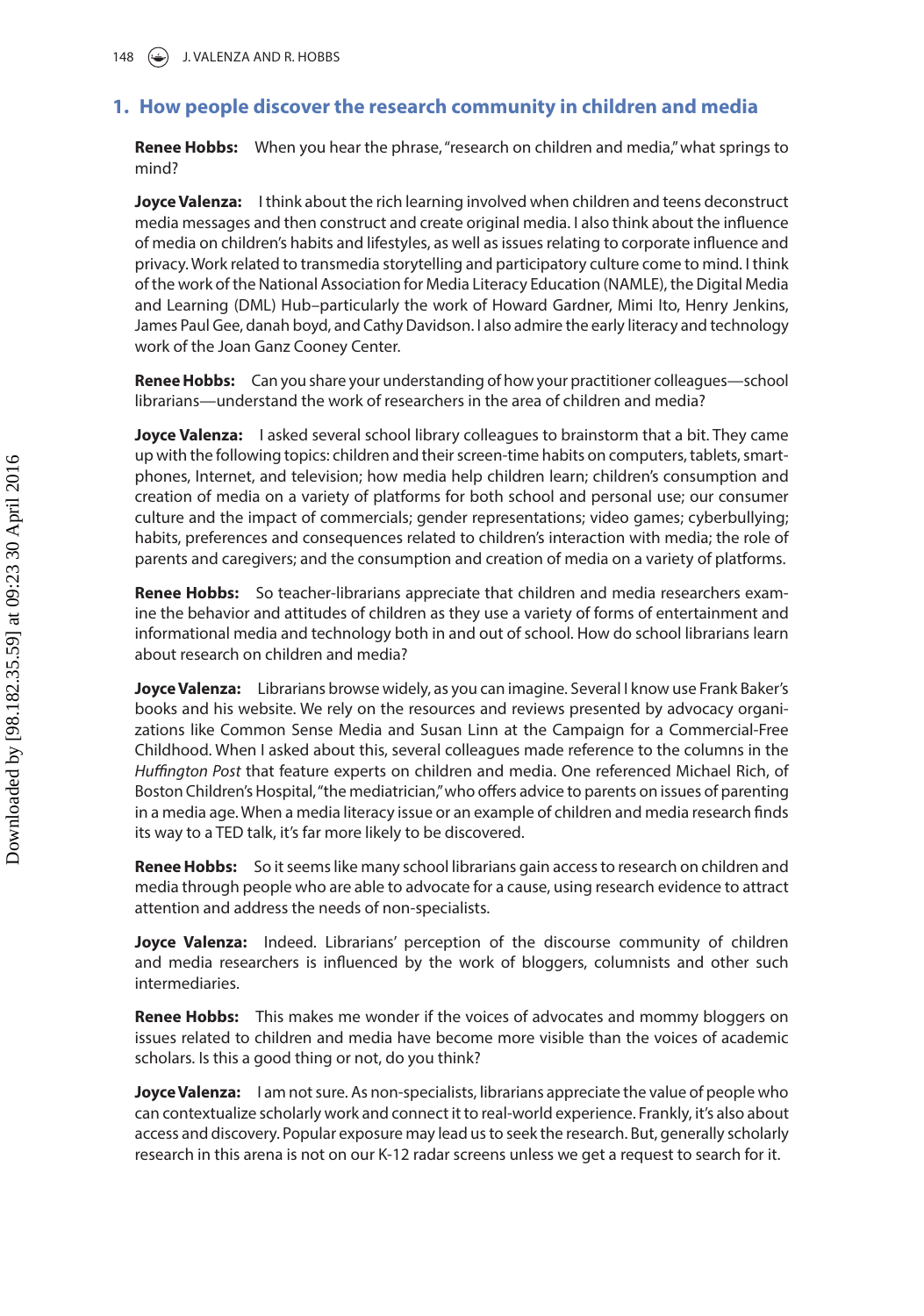**Renee Hobbs:** The research of children and media scholars is inaccessible to many practitioners because of the limited accessibility of the journals. JOCAM is available by subscription to researchers and through university libraries; for K-12 practitioners, it's largely inaccessible.

**Joyce Valenza:** That's true. When I conduct a simple search through the university library, JOCAM results show. But if I search more specifically in say ERIC or Library Literature or EBSCO's Academic Search Premier, JOCAM content does not appear at all. Many people who are inexperienced in the finer points of online library databases will not be likely to find JOCAM articles.

**Renee Hobbs:** Many of us scholars are not aware of our privilege if we work in university libraries where scholarly journals are readily available. It's an important fact: Many of our practitioner colleagues in both industry and education lack access to the knowledge we produce. This issue has significant implications for global scholarship in children and media and it is something that JOCAM editors should examine and address in the decade to come.

#### **2. Shared values: literacy, inquiry, and service to community**

**Renee Hobbs:** What do you think that children and media researchers need to know about the practice of school librarianship?

Joyce Valenza: You were my very first media literacy friend and that's the reason I know we have lots in common and share very similar goals. We are all about literacies. And those literacies come in an array of glorious flavors. Should we call it information literacy, we are talking about what we see as a far bigger umbrella, one that absolutely embraces the development of the same capacities and dispositions media literacy scholars and experts embrace. The Standards for the 21st Century Learner (American Association of School Librarians, [2007](#page-8-0)), now targeted for revision, mentions the phrase *information literacy* only once, emphasizing:

<span id="page-3-0"></span>the definition of information literacy has become more complex as resources and technologies have changed. Information literacy has progressed from the simple definition of using reference resources to find information. Multiple literacies, including digital, visual, textual, and technological, have now joined information literacy as crucial skills for this century.

The document discusses how learners use skills resources and tools to inquire, think critically, and gain knowledge; draw conclusions, make informed decisions, apply knowledge to new situations, and create new knowledge; share knowledge and participate ethically and productively as members of our democratic society; and pursue personal and esthetic growth. (American Association of School Librarians, [2007,](#page-8-0) p. 3)

**Renee Hobbs:** This same broad idea is described as media literacy by some.

**Joyce Valenza:** Librarians also use concepts including transliteracy and metaliteracy*.* The new Association of College Research Libraries Framework for Information Literacy for Higher Education is organized around six conceptual frames central to its definition of information literacy (Association of College & Research Libraries, [2015](#page-9-0)). All of these ideas resonate clearly with all the core concepts of media literacy as provided by the National Association of Media Literacy Education ([2007](#page-9-1)).

**Renee Hobbs:** These concepts—and the overlaps between them—are fascinating. We created a table to compare and contrast the conceptual frames used by two organizations associated with information literacy and media literacy. Notice on Table [1](#page-4-0) as the media literacy concept acknowledges all media messages are constructed, we see that the information literacy concept acknowledges that *authority* is constructed and contextual. That is a key insight that has important implications for the fields of both education and media studies.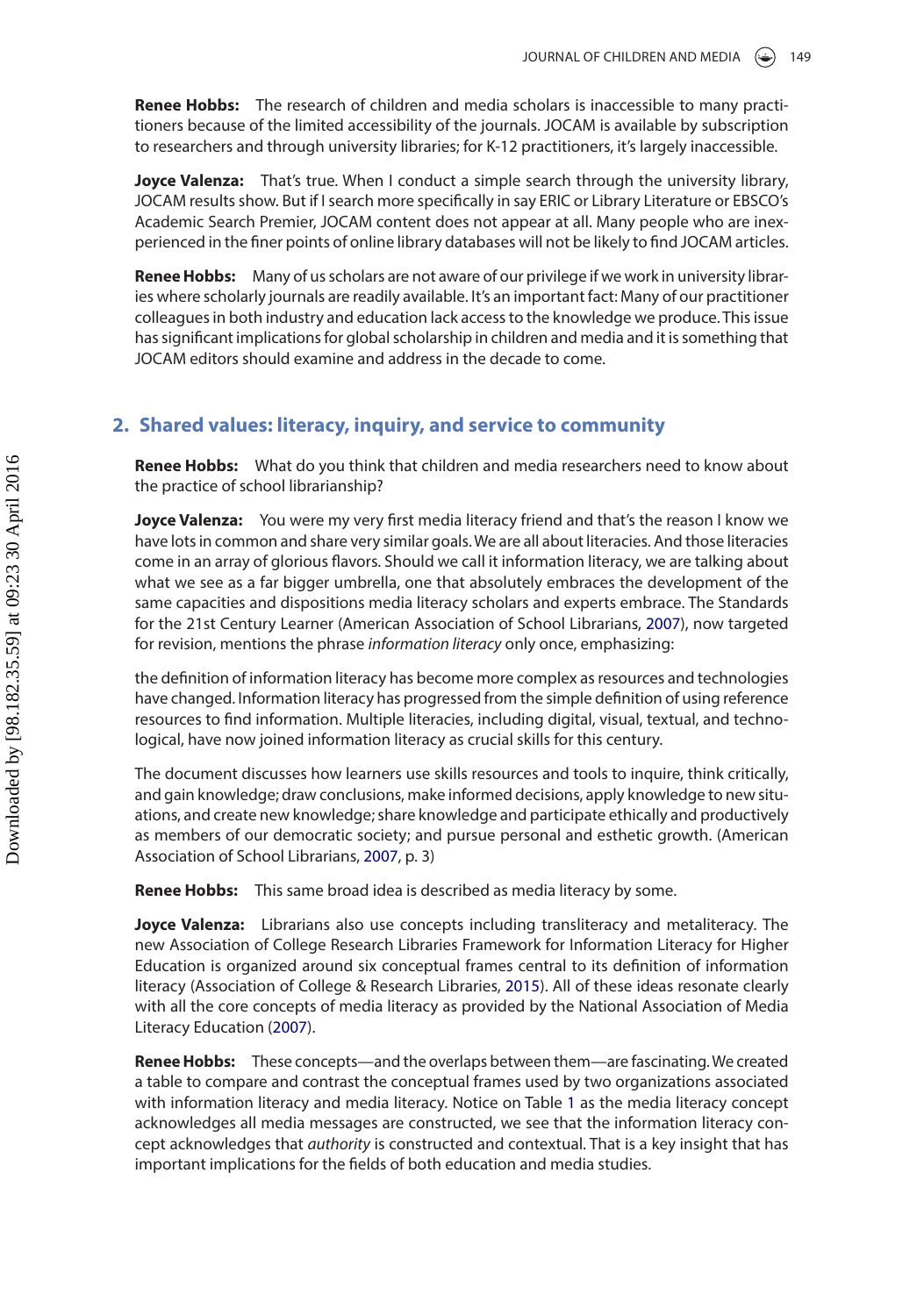<span id="page-4-2"></span><span id="page-4-1"></span>

| Information literacy (Source: Association of College<br>and Research Libraries (2015)) | Media literacy (Source: National Association for Media<br>Literacy Education (2007))                                                       |
|----------------------------------------------------------------------------------------|--------------------------------------------------------------------------------------------------------------------------------------------|
| 1. Authority is constructed and contextual<br>2. Information creation is a process     | 1. All media messages are constructed<br>2. Each medium has different characteristics, strengths,<br>and a unique language of construction |
| 3. Information has value                                                               | 3. Media messages are produced for particular purposes                                                                                     |
| 4. Research is an inquiry process                                                      | 4. All media messages contain embedded values and<br>points of view                                                                        |
| 5. Scholarship is a conversation                                                       | 5. People use their individual skills, beliefs and experience<br>to construct meaning from media messages                                  |
| 6. Searching is a form of strategic exploration                                        | 6. Media and media messages can influence beliefs,<br>attitudes, values, and the democratic process                                        |

#### <span id="page-4-0"></span>**Table 1.** Conceptual frames of information and media literacy.

**Joyce Valenza:** That's right. We are all about access, analysis, evaluation of credibility and creation and sharing of new knowledge. My colleagues and I see video and photographs and songs and commercials and web content and data as *text.*

**Renee Hobbs:** So then, is this just a matter of differences in terminology? You know, you say texts and we say media?

**Joyce Valenza:** Perhaps. In school libraries we regularly analyze political cartoons and campaign ads and clips from television shows. We encourage the deconstruction and construction of media messages. We analyze and we create digital stories and infographics as part of the inquiry process. When we read and create picture books with children we encourage visual literacy. In our libraries, we now see the prevalence of makerspaces, production centers, studios, and learning commons models, emphasizing the importance of participatory culture engaging multiple literacies. I am a fan of Debbie Abilock's Show Me! Modules. These are easy-to-use lessons that help students recognize how to interpret and analyze the many different types of texts available in a library and online.

**Renee Hobbs:** One of the things I learned, as I began to spend more time with researchers, is that they do not always know what's available in the education and library marketplace. Out of ignorance, we may accidentally reinvent the wheel. We could benefit from school librarians to help us put into practice many of the ideas and theories that we are testing. I wonder: Can school librarians help connect the home and the classroom more effectively? What are your thoughts on this?

**Joyce Valenza:** Perhaps, but there may be some reasons why connecting home and school is challenging for us. We don't focus so much as you do on the products of entertainment culture. We seek opportunities to communicate with parents and we'd love for such transfer to happen. We support students' academic development and encourage exploration of personal interests and passions. We help learners develop questions, find, evaluate, analyze, synthesize and synthesized ideas and knowledge with media. We want them to be able to choose and leverage the best tools and media to organize their thinking. We want them to be able to tell a powerful and ethically remixed story. And we want them to reflect on the effectiveness of their work. Like you, we emphasize that creation, publishing and sharing is the product of inquiry and knowledge building.

## **3. Connecting research and practice to policy and advocacy**

**Joyce Valenza:** Let's talk about advocacy. I have always wondered: What happens after publication? Do children and media researchers move beyond research, teaching and writing and take on positions of advocacy? Is that part of the expected role for your community?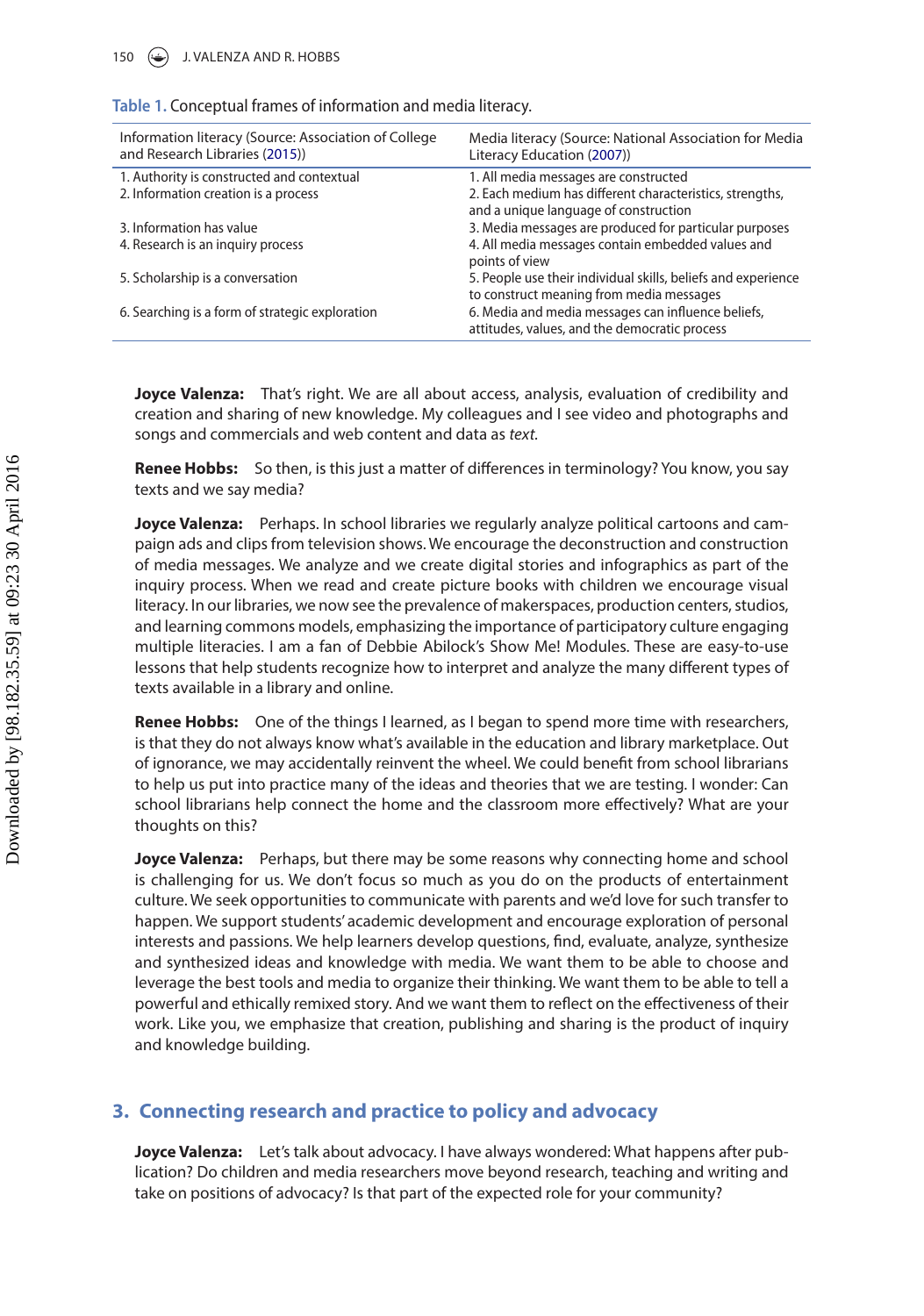**Renee Hobbs:** Children and media researchers are also deeply interested in the practice of community and civic engagement and many find ways to address policy issues related to children's media and technology environments. It seems like some researchers in this area are active in the world of policy and advocacy—but not all, of course. It's not easy work. I think of Rebecca Hains, who researches girl culture and goes head-to-head on FOX News explaining how parents guide children through the pink tiaras of what she calls the "princess industrial complex."

**Joyce Valenza:** That kind of advocacy and outreach really helps increase public awareness. How are children and media researchers addressing the issue of protecting the use of online data collected from children?

**Renee Hobbs:** It's a hot topic right now. danah boyd and Monica Bulger are active in helping the public understand the need to update the Family Educational Rights and Privacy Act (FERPA), a 1974 law which restricts what schools can do and cannot do with data. While many parents may care about what commercial companies might do with data collected about students in school, danah wonders who will protect economically disadvantaged youth—those low-status kids whose lives are already under constant surveillance.

**Joyce Valenza:** That's important work. I know you have also been active in the policy arena to advocate for expanding fair use around the issue of copyright and digital media. What are you up to these days?

**Renee Hobbs:** In 2015, I've been helping persuade the U.S. Library of Congress to enable teachers and learners to legally "rip" copy-protected DVDs and streaming media for educational use. When the Digital Millennium Copyright Act (1998) criminalized the practice of making video clip compilations, I knew this was a policy issue that was highly relevant to media educators and it required action. I have been able to secure an exemption that enables K-12 teachers to legally "rip" videos. But now I seek to expand that exemption for students themselves—and for others working in informal learning environments like libraries, museums and cultural institutions.

**Joyce Valenza:** The practice of advocacy, research, service and education are interconnected, aren't they? School librarians also aim to tie inquiry to real-world issues. We believe that successful inquiry helps students discover their voice, builds agency and encourages them to make a difference in the world in and beyond school. We understand that student interaction with media promotes civic engagement, that their products allow learners to participate in worlds beyond our schools, and that student voices have the potential for global impact.

**Renee Hobbs:** We both want children and young people to develop an understanding of how best to critically analyze messages. We want kids to create and collaborate to produce media and use their voices to contribute to social/intellectual networks. These are core issues that I would consider to be fundamental media literacy competencies.

**Joyce Valenza:** We want children and young people to appreciate intellectual freedom and we want them to actively manage and grow their academic digital footprints.

**Renee Hobbs:** I think that a very large proportion of children and media researchers are motivated by their interest in making a difference in the lives of children and teens and in improving the overall quality of the television, movies, music, websites, videogames and apps that get created for them. Policy work is one of many avenues toward this goal.

**Joyce Valenza:** Whose work in this field most inspires you?

**Renee Hobbs:** I think of the work of Sonia Livingstone, whose work has directly addressed policy issues and helped educators, parents and researchers speak to policymakers. Livingstone knows that people need to better understand the extent to which information and communication technology (ICT) enables children to have greater access to information and education. We need to know more about how the use of media and technology by children compounds existing vulnerabilities and introduces new risks or harms to children's well-being. Sonia's work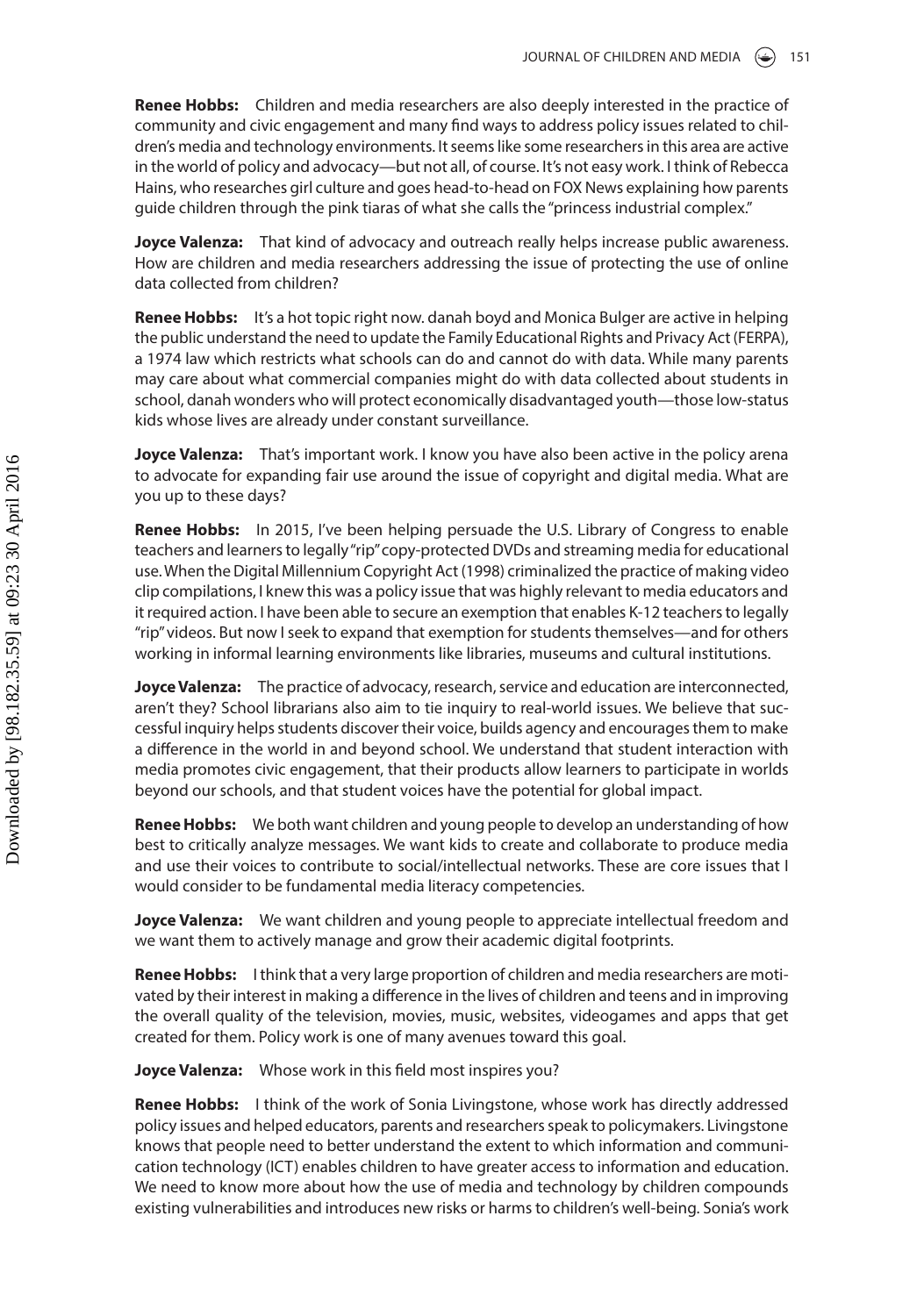#### 152 **J. VALENZA AND R. HOBBS**

has made important contributions to knowledge that helps policy makers decide which initiatives, policies and practices are effective in maximizing the benefits and minimizing harms.

**Joyce Valenza:** I'm glad to hear that children and media researchers are engaged political actors on topics related to children, media and youth. Of course, school librarians are deeply concerned about the physical and emotional safety of children.

**Renee Hobbs:** What forms of political advocacy issues are important to the school library community?

**Joyce Valenza:** We value equity and we are about access, not just on a physical, but also on an intellectual level. In schools, we are usually the first to wave the banner for intellectual freedom, for a more open internet, for unbanning websites, for incorporating use of new tools for content creation. We are behind Banned Books Week and Banned Websites Awareness Week. Recently, school librarians played an active role in the #weneeddiversebooks campaign, which is a grassroots organization created to address the lack of diverse, non-majority narratives in children's literature. This group is committed to the ideal that embracing diversity will lead to acceptance, empathy, and ultimately equality.

## **4. Ever-expanding media resources for children and youth**

**Renee Hobbs:** One of the things that I have always appreciated about school librarians is how much knowledge they have about the resources available for children and teens. Speaking personally, I will admit that researchers in children and media are sometimes not so up-todate on the latest products and services for children and teens. It's the nature of our work. A children and media researcher may spend two years studying a TV show like "iCarly," looking at the representation of gender or adult-teen interaction only to have it go off the air and be replaced by another show.

**Joyce Valenza:** Producing research on the cutting edge is certainly a challenge in a world where media texts and technology tools are a continually moving target. The field especially needs more research on the children's use of the newest forms of social media—this can guide our work in supporting the needs of students, teachers and librarians. But research takes time.

**Renee Hobbs:** I'm especially interested in the meta-competencies involved as children learn to make good choices when it comes to media content and digital tools. That's the media literacy skill we usually call "access." How do school librarians teach this skill to children and teens? And how do you yourself learn to match the best media text or technology tool to the needs of the learner and the learning context?

**Joyce Valenza:** Back in library school, many of us took collection development courses and studied literature and services for children and young adults. But, it would be impossible to be able to make decisions about selection of tools and materials without continual retooling. We use the traditional sources to keep up—review journals for books and publishers catalogs—but today's collections are not just what we buy; they are about what we curate, point to and make available 24/7. User-generated content has become important.

**Renee Hobbs:** What strategies work best for you?

**Joyce Valenza:** New media ecologies require new scouting strategies. We read book bloggers, look at book trailers, and seek professional reviews online. Relying on new tools like Common Sense Media's Graphite and edshelf, as well as each other's blogs, we discover, select and manage (and smash) apps for students, classes and grades. Librarians are the go-to people in our school districts for making decisions on how to select new content and tools and make them easily available. We maintain curated digital dashboards that offer children easy access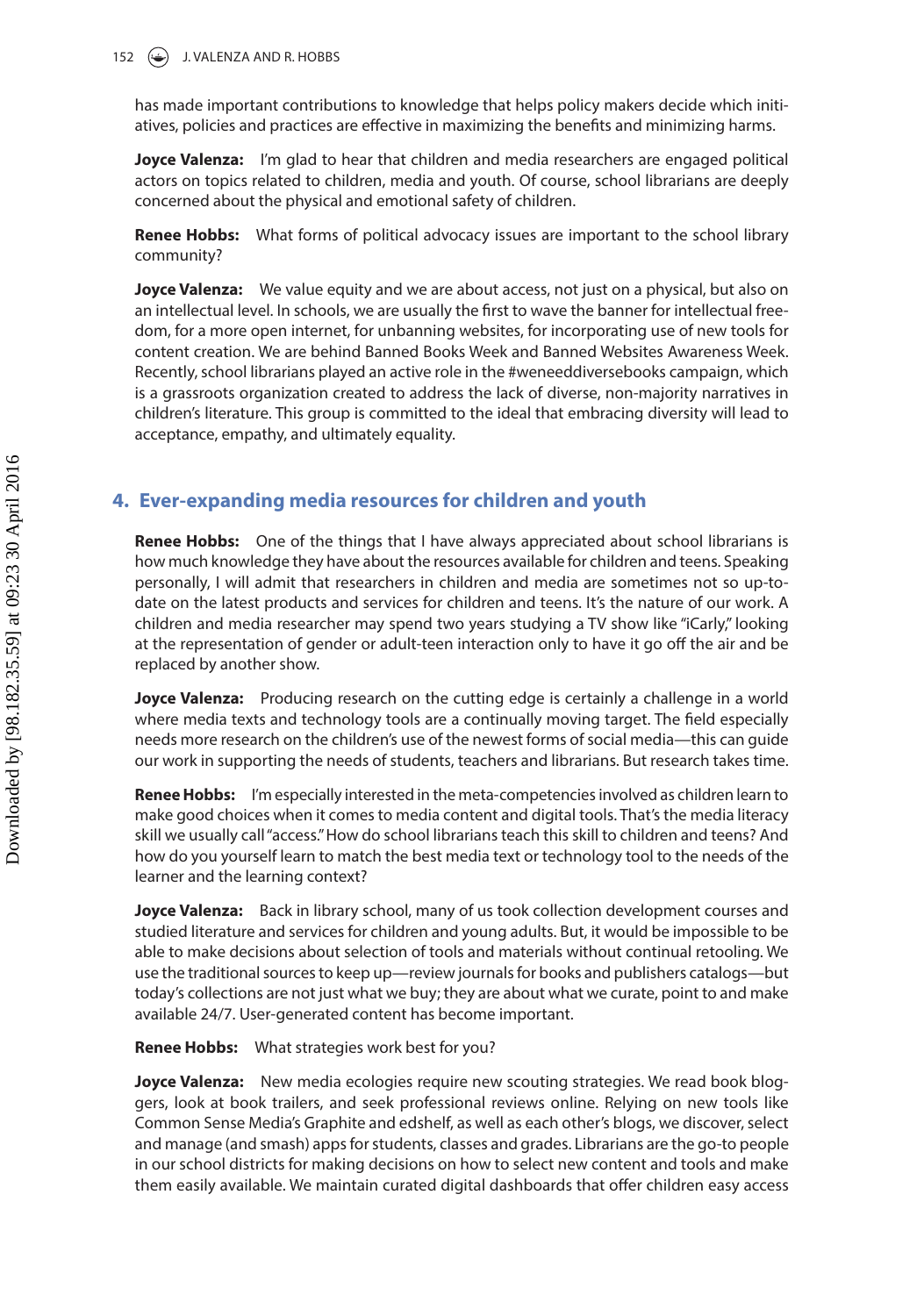to resources and facilitate and model workflow for new media landscapes. We hope children will curate around their niche interests, build their own dashboards or personal learning environments to manage their information lives and their workflow. We network and we model networking. We ruthlessly share discoveries with each other on tools like Pinterest, Twitter, and Scoop.it.

## **5. Minding the gaps**

**Joyce Valenza:** What are some of the gaps between the world of children and media and the world of school librarians?

**Renee Hobbs:** In the world of children and media researchers, the relationship between protection and empowerment is a key theoretical construct, as we consider the affordances and the limitations of children's media and technology use. We also are obsessed with the question of whether audiences are active or passive in the way they use and interpret media messages. Of course, we spend a lot of energy looking at socialization practices as peers and parents shape the development of children's uses of media and technology. And some people in our field even think about education as a kind of "intervention" that can mitigate negative media influence for children and youth. Others however, conceptualize education more broadly than this. Theories like these shape the way we think about our work's past, present and future. Joyce, what is the relationship between theory and practice in school librarianship? I sense that your own work does not focus on testing theories as much as solving the puzzles and problems you find in working with your own students in the field.

**Joyce Valenza:** As a recent migrant to the world of academia, I see a disconnection between theory and practice that limits our field. The scholarly and professional journals and the indexes of our fields do not yet cross-pollinate. While a number of the well-known scholars make an impact, largely because of their presence on social media, other critical and often very creative and relevant work goes undiscovered.

**Renee Hobbs:** So true. I think that we're both trying, at our respective institutions, to produce a generation of new young librarians, educators, scholars and practitioners who explore connections among researchers and practitioners and between these different fields. From what I can tell, the community of library media specialists is considerably *more plugged in to social media* than the children and media researchers are—many of whom are just barely findable online.

**Joyce Valenza:** I wonder if this reflects the children and media community's deep ambivalence about technology and consumer culture.

**Renee Hobbs:** That's probably right. It also probably reflects the general tendency of children and media researchers to be suspicious of the commercial values of media industries that create products and services for children, youth and families. We see how entertainment content is designed around marketing imperatives. Promotional hype from media giants like Disney and Viacom make it difficult for independent children's film and media makers to find an audience. In the United States, the history of the field is littered with examples of how well-meaning legislative action (on issues like advertising and violence) has been co-opted by the media industry to render it toothless. And since children are not naturally critical thinkers when it comes to advertising, media violence, and depictions of gender, racial and ethnic stereotypes, many media researchers who address the needs of children and youth tend to see children as vulnerable to media influence. When I see the ads for mobile phones that manipulate parents into feeling their children must have the latest smartphone to be popular at school, it sickens me. Ads for cell phones, in particular, seem to celebrate people's dependence on and addiction to technology.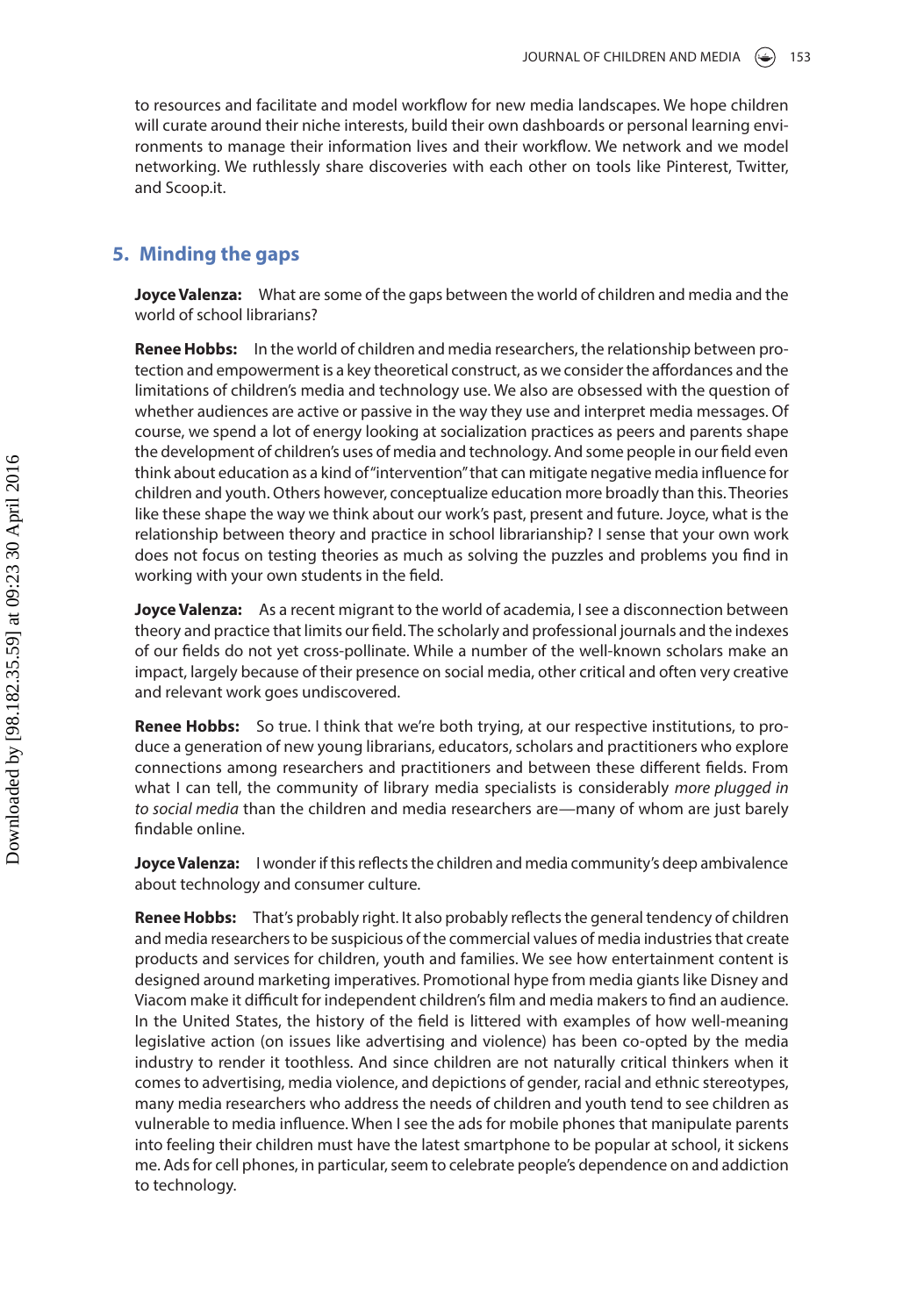## **6. Social media connectedness**

**Joyce Valenza:** I hope in the next ten years to see more children and media researchers making use of the power of social media for connecting and communicating with parents and practitioners.

**Renee Hobbs:** You make great use of Twitter to share knowledge, Joyce. Twitter is pretty important to my outreach efforts as well, as I use #medialiteracy as the hashtag to share my discoveries, find new research and showcase innovative instructional practices in the field. I also scan the #kidmedia, #digcit #kidmarketing and #kidtv hashtags to connect to the world of practitioners.

**Joyce Valenza:** Right, so when I scan that #medialiteracy hashtag my eyes open to content I want to investigate and new folks I want to follow. For many of us Twitter is a lifeline.

**Renee Hobbs:** If children and media researchers simply added the #tlchat or #library or #infolit hashtags to relevant tweets, we could begin to cross the streams. It would be a very simple way for us to build social media bridges between our two worlds.

**Joyce Valenza:** The same might hold true with subject headings and descriptors attached to scholarly journal articles.

**Renee Hobbs:** JOCAM's audience could expand dramatically by 2025 if we start thinking of librarians as allies and key partners. Let's also consider how we can leverage social media bridges if the related work we do is to connect meaningfully. Let's tag our blog posts, slides and videos in ways that attract each other's notice.

**Joyce Valenza:** Sounds like a plan. After all, it all starts by intentionally sharing information and ideas in order to stimulate a dialogue—like this one!

#### **Disclosure statement**

No potential conflict of interest was reported by the authors.

## **Notes on contributors**

*Joyce Valenza* is an internationally recognized leader in library and information studies, on the cutting-edge of digital librarianship in the context of K-12 education. With more than 23,000 Twitter followers, Valenza's outreach to the professional community of educators is expansive. Her Never Ending Search blog for the School Library Journal offers ideas and resources for teacher-librarians. She also trains the next generation of school librarians at Rutgers University School of Communication and Information.

*Renee Hobbs* is a leading authority on digital and media literacy education. She has offered professional development to K-12 educators on four continents, authored five books and more than 120 scholarly and professional articles, and created award-winning media literacy curriculum resources. She is currently Professor of Communication Studies at the Harrington School of Communication and Media at the University of Rhode Island and Founder, where she directs the Media Education Lab ([www.mediaeducationlab.com](http://www.mediaeducationlab.com)).

#### **References**

<span id="page-8-0"></span>American Association of School Librarians. [\(2007\)](#page-3-0). Standards for the 21st century learner. Chicago, IL: American Library Association. Retrieved from [http://www.ala.org/aasl/standards-guidelines/](http://www.ala.org/aasl/standards-guidelines/learning-standards) [learning-standards](http://www.ala.org/aasl/standards-guidelines/learning-standards)